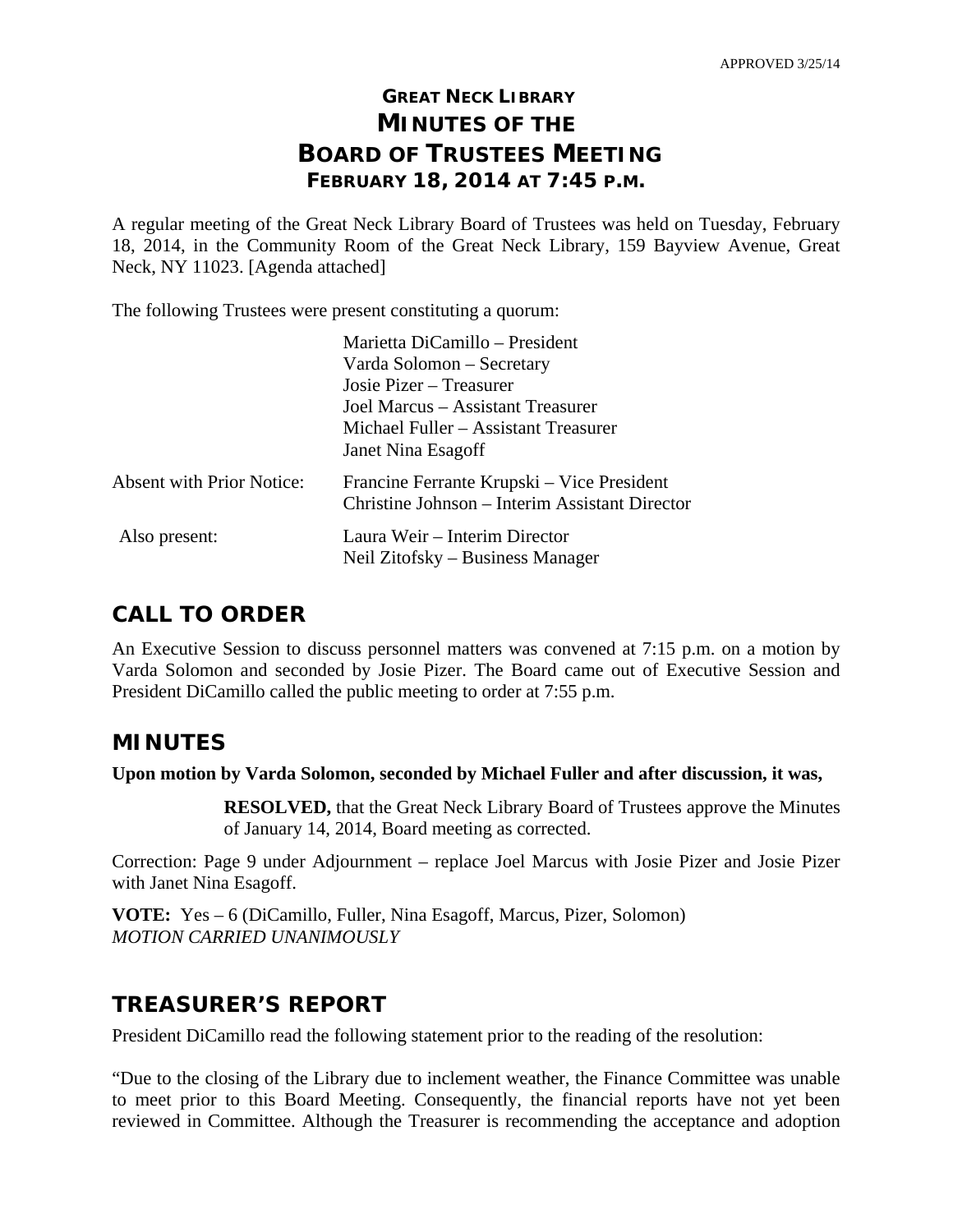of the February 2014 Treasurer's Report, Warrant dated January 11 through February 7, 2014, and the Payroll Warrants, no checks will be signed or sent until a proper review by the Finance Committee is completed.

\_\_\_\_\_\_\_\_\_\_\_\_\_\_\_\_\_\_\_\_\_\_\_\_\_\_\_\_\_\_\_\_\_\_\_\_\_\_\_\_\_\_\_\_\_\_\_\_\_\_\_\_\_\_\_\_\_\_\_\_\_\_\_\_\_\_\_\_\_\_

It is my understanding that the Finance Committee meeting will take place February 24 at 7:30 p.m. Payroll and the Treasurer's Report will be reviewed as well. The results of the Committee's work will be reported at the next regular meeting of the Board in March."

#### **Upon motion by Josie Pizer, seconded by Joel Marcus, and after discussion, it was,**

**RESOLVED,** that the Great Neck Library Board of Trustees accept the following financial reports which have been reviewed by the Treasurer:

- February 18, 2014, Treasurer's Report;
- Warrant dated January 11, 2014 through February 7, 2014, Paid Checks numbered 0031826 through 0031830, 0031851 through 0031856, and 47769 through 47792, and To-Be-Paid Checks numbered 47793 through 47913, the sums set against their respective names, amounting in the aggregate to \$285,649.95;
- Payroll Warrants for pay dates pay dates January 9, 2014 and January 23, 2014 which have been reviewed by the Treasurer, in the amounts of \$149,748.82 and \$155,789.31 respectively, for a total of \$305,538.13.

*Public Comment: Ralene Adler* 

**VOTE:** Yes – 6 (DiCamillo, Fuller, Nina Esagoff, Marcus, Pizer, Solomon) *MOTION CARRIED UNANIMOUSLY* 

# **PAYROLL CHANGES**

#### **Upon motion by Josie Pizer, seconded by Michael Fuller, and after discussion, it was,**

**RESOLVED,** that the Great Neck Library Board of Trustees accept the Payroll Changes of January 11 through February 7, 2014 as presented, and which will be reviewed by the Finance Committee.

**VOTE:** Yes – 6 (DiCamillo, Fuller, Nina Esagoff, Marcus, Pizer, Solomon) *MOTION CARRIED UNANIMOUSLY*

The agenda proceeded out of sequence to accommodate the architects' schedule. Architect Russ Davidson did a power point presentation of the schematic design that the Board would be voting on. [See New Business, page 8]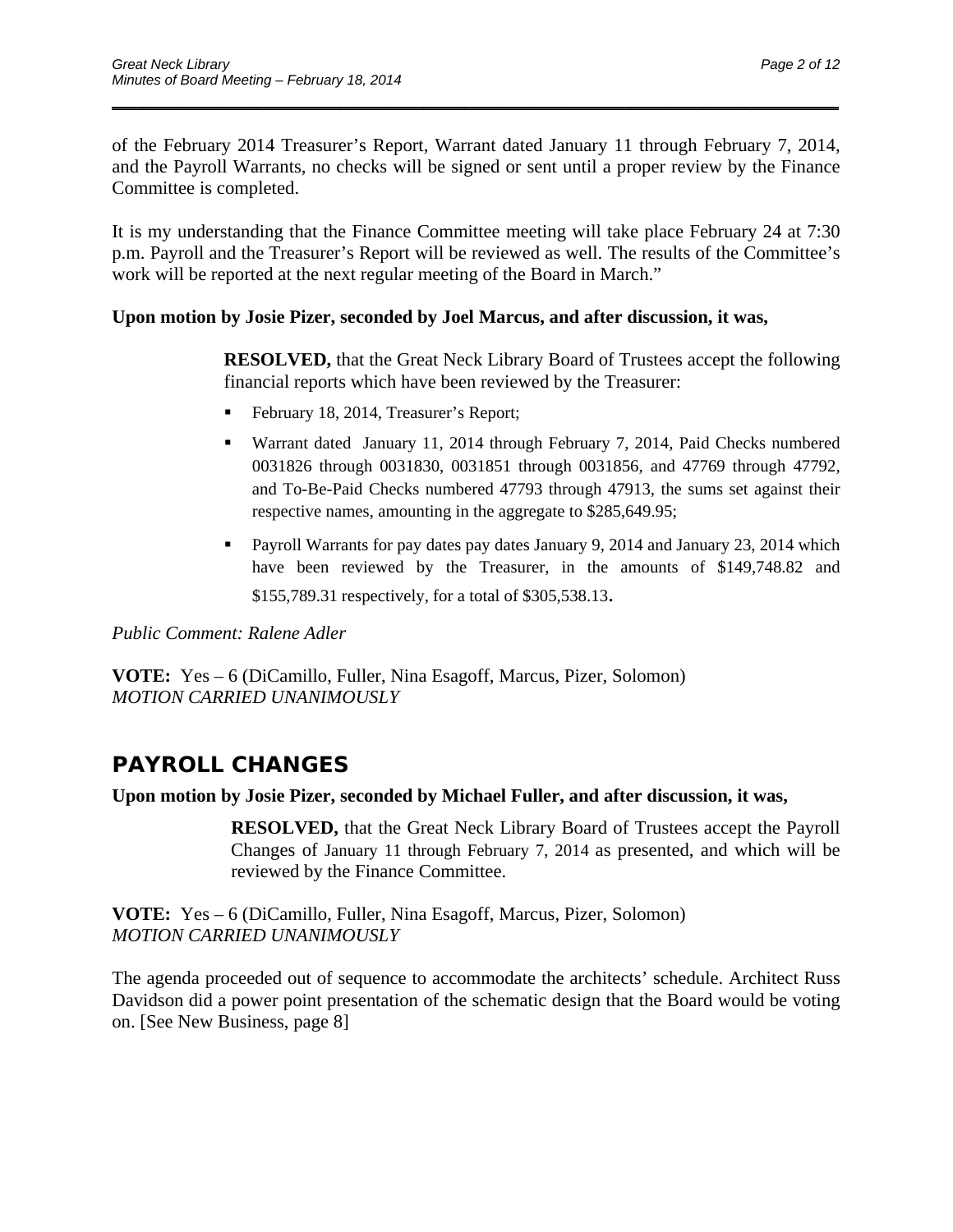## **REPORTS**

## **Finance Committee**

Trustee Pizer reported that the committee had two meetings in February and another two are scheduled for March. The February 24 and 25 meetings will focus on the discussion of the 2015 budget and cost cuttings.

\_\_\_\_\_\_\_\_\_\_\_\_\_\_\_\_\_\_\_\_\_\_\_\_\_\_\_\_\_\_\_\_\_\_\_\_\_\_\_\_\_\_\_\_\_\_\_\_\_\_\_\_\_\_\_\_\_\_\_\_\_\_\_\_\_\_\_\_\_\_

## **Branch Committee**

Trustee Fuller, in his report, said that the topic of the last meeting was Parkville Branch and its upcoming renovation which is put off because the carpeting is not ready. There was discussion on how long the branch should be closed. The plan to use staff to move books from one area to the other has changed since it is a violation of Union rules. They are in the process of getting bids from professional movers and plan to close the branch from Sunday to Sunday to limit the closure to one week. There was also discussion on reassigning staff from Parkville during closure to assist with the weeding at the other locations. Bids were received to fix the air conditioning at Parkville.

President DiCamillo asked for a full written report from the committee regarding the entire process to be submitted to the Board.

Trustee Fuller was commended for the fantastic job he did.

*Public Comment: Ralene Adler* 

## **Building Advisory Committee (BAC)**

President DiCamillo reported that the Committee met and established a timeline which will be mounted on fiber board and monitored by Chris Johnson and Laura Weir.

#### **Outreach**

Trustee Pizer reported that the committee will be meeting on February 27 and the third newsletter will be released. She said it was a pleasure to work with Marianna Wohlgemuth and Joel Marcus on the committee.

#### Relocation Committee

President DiCamillo commended Trustees Solomon and Ferrante Krupski who were responsible for putting together the Interim Report which is on tonight's agenda for a vote [see New Business – page 8]. She stressed that the report is not final but a work in progress.

#### Building Relocation Team

The Interim Director reported that the committee met last week and discussed programming that the Station Branch could accommodate.

#### Fundraising

President DiCamillo asked the Secretary to the Board to email her a reminder to ask the fund raising committee to set the next meeting date.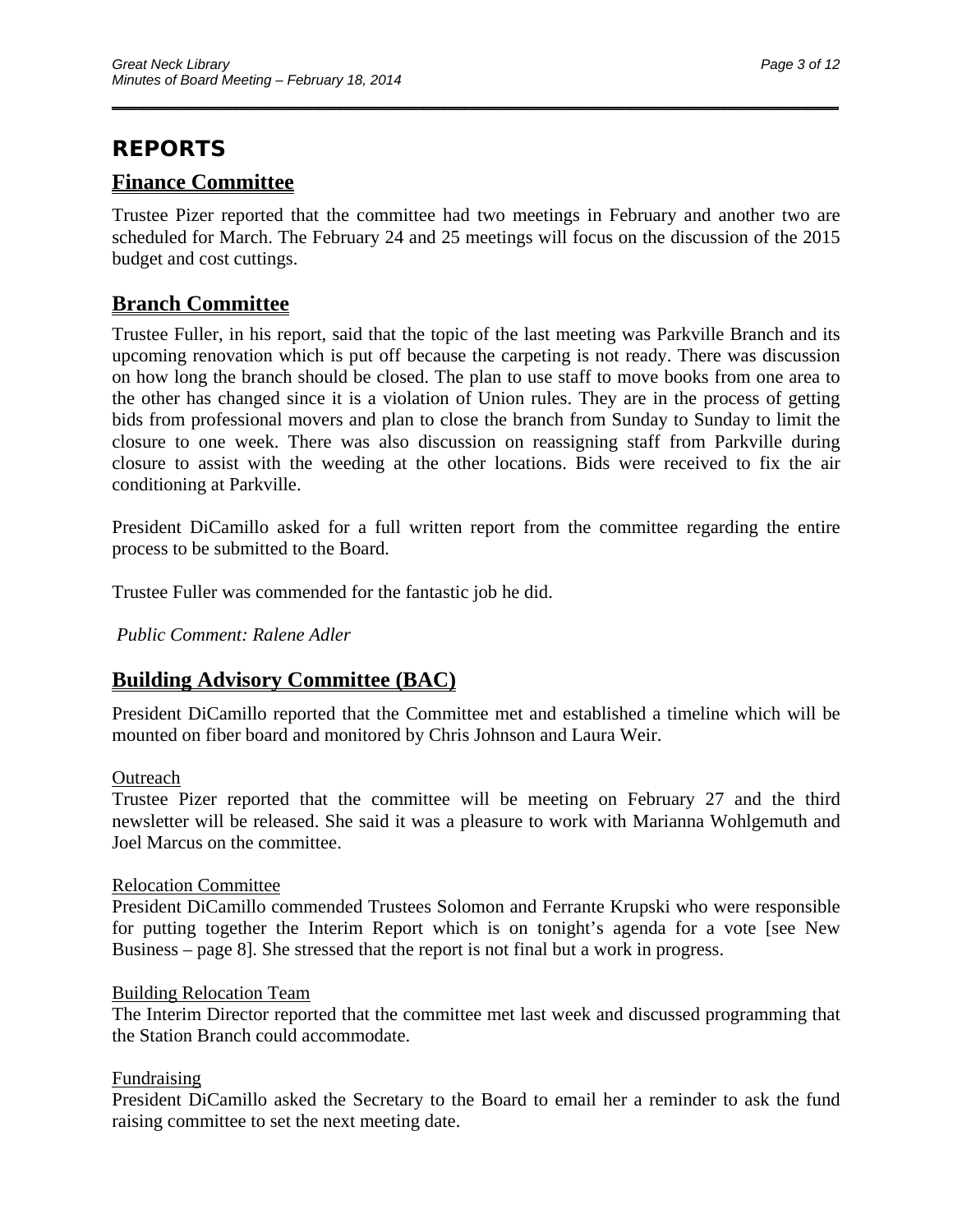#### Grants

Interim Director Weir reported on behalf of Chris Johnson, who was absent, that due to the snow storm last Thursday, Chris was unable to attend the two classes in Manhattan. Ms. Weir had spoken to Russ Davidson about the windows in the mezzanine regarding estimates for grant money. She will work with Russ to do a boiler plate.

\_\_\_\_\_\_\_\_\_\_\_\_\_\_\_\_\_\_\_\_\_\_\_\_\_\_\_\_\_\_\_\_\_\_\_\_\_\_\_\_\_\_\_\_\_\_\_\_\_\_\_\_\_\_\_\_\_\_\_\_\_\_\_\_\_\_\_\_\_\_

#### *Public Comment: Ralene Adler*

### **Director Search Committee**

President DiCamillo reported that the last round for the Director Search produced one response who was not interested. The committee has decided to recruit internally and to post the advertisement internally. The other option is to secure the services of head hunter which is costly. She asked for any comments on editing the posting used the last time to be sent to her. The posting will be an agenda item on the February 25 Special meeting.

#### *Public Comment: Ralene Adler*

## **Long Range Planning Committee**

Trustee Nina Esagoff reported that a meeting was scheduled but had to be given up because of other priorities.

*Public Comment: Ralene Adler* 

### **Policy & Bylaws Committee**

Trustee Marcus said the committee met in January and there is still one open item to be discussed – a policy for fast-tracking construction approval, which might include a committee. The Business manager was asked if he had any suggestions.

#### **Staff Reports**

Trustee Pizer will email to the Interim Director a list of her questions, and Trustees Solomon and DiCamillo will be copied in, and she asked for this to be taken care of as soon as possible.

President DiCamillo noted that only four nonresidents attended programs system wide. Trustee Solomon noted that she attended a Yiddish program last Sunday and although the room was not full, there was no staff member at the doors checking library cards. The Interim Director will discuss with the Programming staff member who covers the programs.

A member of the public inquired about the heat jump-up time clock for controlling the heat in the main building. He stated that he tried a similar strategy and was shocked at the cost – it does not save money. He was asked to submit to the Interim Director his questions via email.

In addition to the Interim Director's written report [attached to these Minutes], she stated that the Girls Scouts, in working with the Parkville Branch, will be accepting new pajamas for kids in need.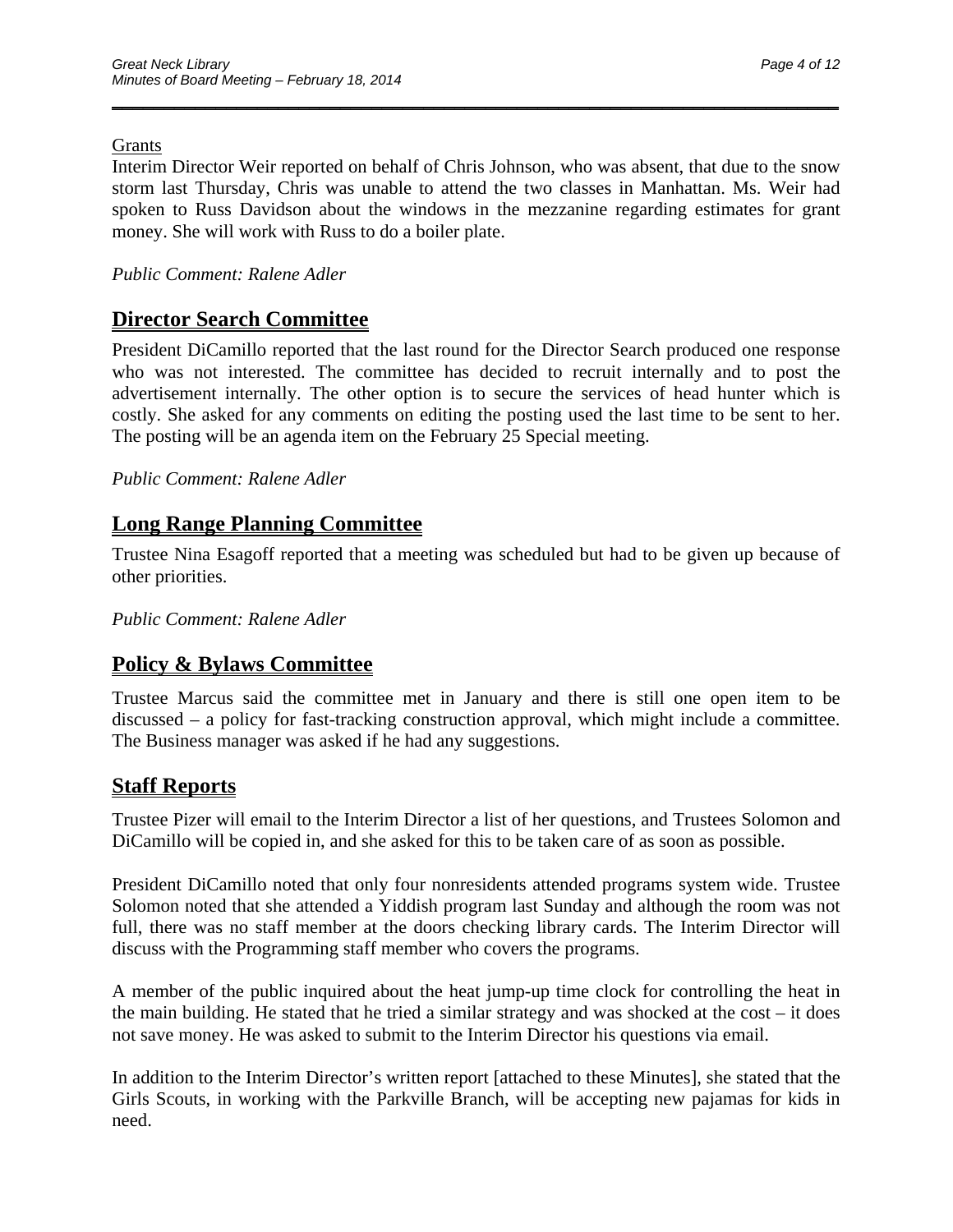President DiCamillo inquired if a thank you letter for the scanners was sent to Senator Martins to which the Interim Director replied that she has already done. She was asked to have a press release sent to the papers. The press release should also be posted in the branches to advertise the scanners.

\_\_\_\_\_\_\_\_\_\_\_\_\_\_\_\_\_\_\_\_\_\_\_\_\_\_\_\_\_\_\_\_\_\_\_\_\_\_\_\_\_\_\_\_\_\_\_\_\_\_\_\_\_\_\_\_\_\_\_\_\_\_\_\_\_\_\_\_\_\_

## **Interim Director's Report**

The report is attached to these Minutes.

## **OLD BUSINESS**

### **Policy Manual Changes**

#### EMAIL & RULES AND REGULATIONS FOR USE OF LIBRARY (Third Reading)

#### **Upon motion by Joel Marcus and seconded by Varda Solomon, and after discussion, it was,**

RESOLVED, that the Great Neck Library Board of Trustees approve the changes to the Board Policy manual specifically regarding Section 200-70 (Email) and Section 500-30 (Rules and Regulation for Use of the Library and for these changes to be incorporated in the Board Policy Manual

**VOTE:** Yes – 6 (DiCamillo, Fuller, Marcus, Nina Esagoff, Pizer, Solomon); *MOTION CARRIED UNANIMOUSLY.* 

#### RESPONSIBILITIES OF TRUSTEES (200-20) (Second Reading)

Trustee relations with library personnel should remain cordial and friendly at all times. Trustees should not manage or direct library personnel in the librarians' execution of their responsibilities and duties. The Library Director is responsible for each librarian's assigned duties.

If a trustee feels that an aspect of a librarian's behavior or job description should be modified then the trustee must express the concern to the Library Board President. The Library Board President can then decide, in consultation with the Personnel Committee, if necessary, whether to convey the concern to the Library Director. The Library Director will determine whether change would be useful and to carry out the recommended changes.

#### OVERDUE NOTICES, FINES (700-45) (Second Reading)

The Great Neck Library accepts three methods of payment for overdue fines and bills. These methods are cash, check and credit card/debit card via Ecommerce. Ecommerce, accessible only through the internet, is an online payment service which allows patrons to pay fines and bills via the Library's catalog. Credit card information is not stored on the Library's servers and the information is encrypted before it is transmitted to PayPal via a secure gateway connection. The following credit cards are accepted: Mastercard, Visa, Discover. Debit cards must display the logo for Mastercard or Visa. Charges in excess of \$3 may be paid by credit or debit card through Ecommerce.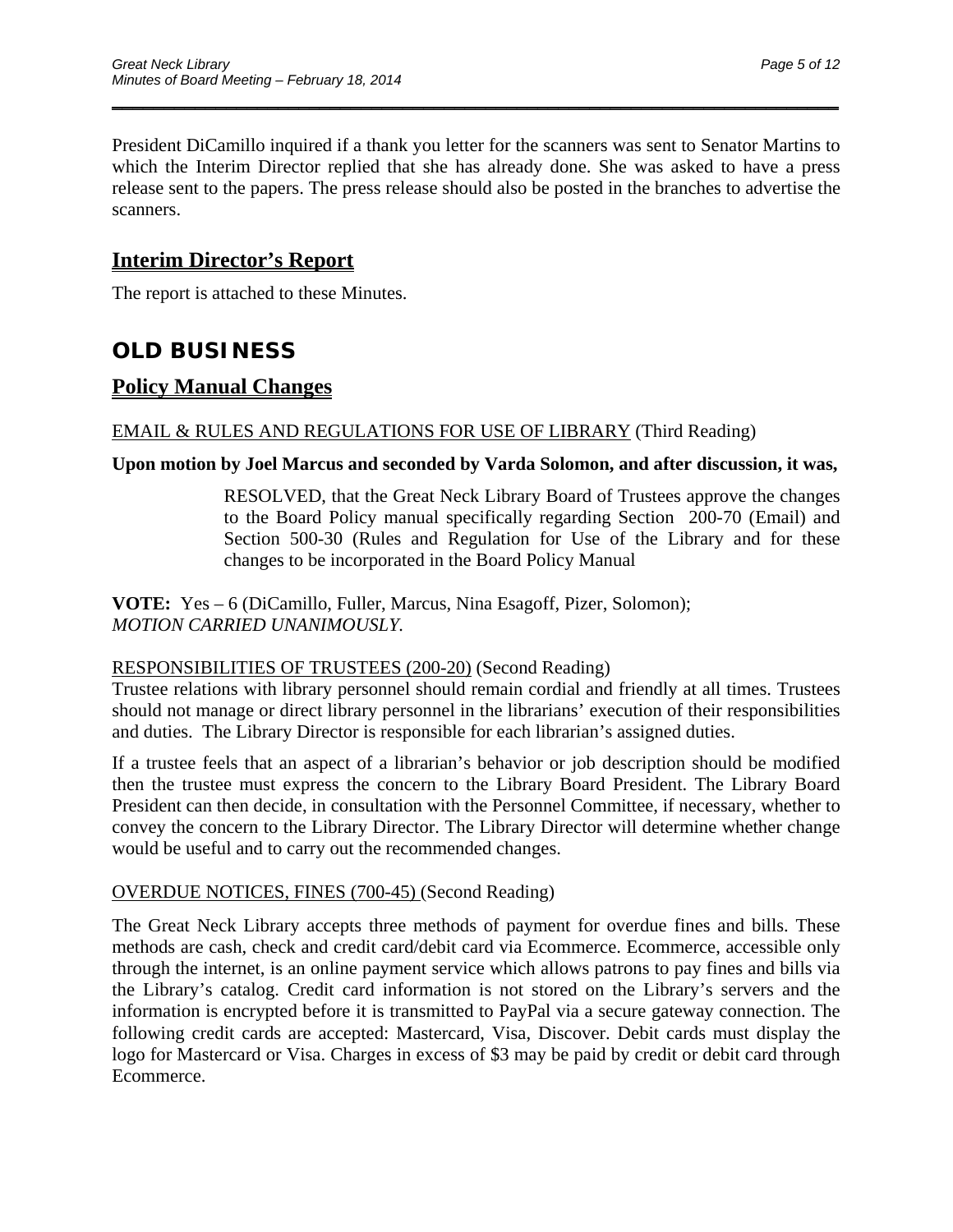## **NEW BUSINESS**

### **Policy Manual Changes – (First Reading)**

#### (i) GASB 54

The Business manager was asked to explain what this proposed policy was about. He also stated that the auditor recommend that the Board adopt the option chosen.

\_\_\_\_\_\_\_\_\_\_\_\_\_\_\_\_\_\_\_\_\_\_\_\_\_\_\_\_\_\_\_\_\_\_\_\_\_\_\_\_\_\_\_\_\_\_\_\_\_\_\_\_\_\_\_\_\_\_\_\_\_\_\_\_\_\_\_\_\_\_

GASB has issued Statement No. 54, *Fund Balance reporting and Governmental Fund Type Definitions* (GASB 54). The objective of this Statement 54 is to enhance the usefulness of fund balance information by providing clearer fund balance classifications that can be more consistently applied.

#### **Fund Balance Classifications (pursuant to GASB Statement 54)**

Fund balance classifications will be reported by the Library in accordance with accounting standards issued by the GASB.

#### **General Policy**

Fund balance measures the net financial resources available to finance expenditures within current or future periods. The Library's Unassigned General Fund Fund Balance will be maintained to provide the Library with financial stability and a margin of safety to fund unanticipated contingent expenditures that may occur unexpectedly during the fiscal year. The Unassigned General Fund Fund Balance used for these purposes may only be appropriated by resolution of the Board of Trustees unless voter approval is required.

Any portion of Fund Balance may be applied or transferred for a specific purpose either by voter approval if required by law or by formal action of the Board of Trustees if voter approval is not required. Amendments or modification to the applied or transferred fund balance must also be approved by formal action of the Board of Trustees.

The Board of Trustees shall delegate the authority to assign fund balance, for encumbrance purposes, to the person(s) to whom it has delegated the authority to sign purchase orders.

In circumstances where anexpenditure is incurred for a purpose for which amounts are available in multiple fund balance classifications (e.g., expenditures related to reserves):

The Board will assess the current financial condition of the Library and then determine the order of application of expenditures to which fund balance classification will be charged.

Trustee Pizer asked that the policy to be put on the agenda for the next Finance Committee meeting for discussion. Some of the edits suggested may not be in conformity with the GASB standards. Mr. Zitofsky will investigate before the next reading of the policy.

#### (ii) NONRESIDENTS USE OF PUBLIC COMPUTERS (600-10)

Preference in the use of computers shall be given to residents of the Great Neck Library District. This may be accomplished by requiring non-residents to use a dedicated Non-Resident computer with a time limit of 30 minutes per session. In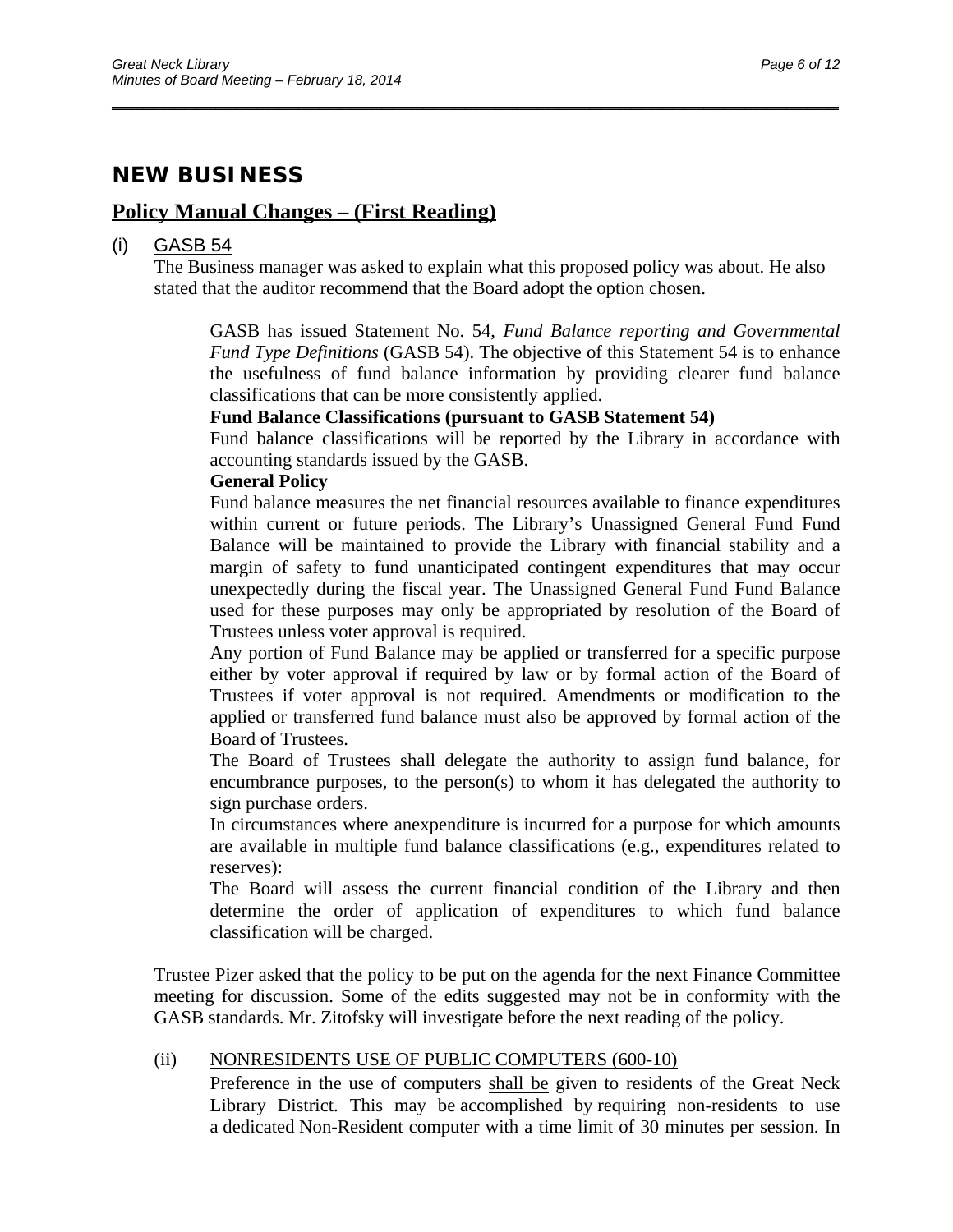order to use a Resident Designated Computer the resident must present a valid Great Neck Library Card or other proof of residency in the Great Neck School District.

\_\_\_\_\_\_\_\_\_\_\_\_\_\_\_\_\_\_\_\_\_\_\_\_\_\_\_\_\_\_\_\_\_\_\_\_\_\_\_\_\_\_\_\_\_\_\_\_\_\_\_\_\_\_\_\_\_\_\_\_\_\_\_\_\_\_\_\_\_\_

If a Resident Designated Computer is available, a nonresident may use the Resident Designated Computer until such time as a resident requests the use of the computer. In order to accommodate the resident's request, the non-resident user will be given a maximum of ten minutes to complete all work on the computer and relinquish the computer to the resident.

Trustee Marcus explained that this policy is being made because there is a concern that during the main building closure there might not be enough computers for everyone residents [corrected 3/25/14] to use, so having a policy in place to limit the use by nonresidents will alleviate the problem.

Scenarios, for example, what happens if a grandparent who is a Great Neck resident wants the grandchild to use the computer or vice versa, how this would be handled.

*Public Comment: Justin Crossfox (staff), Norman Rutta, Marianna Wohlgemuth* 

#### (iii) ADMISSION TO PROGRAMS (900-20)

To insure the health and safety of our patrons and staff at programs in which a large attendance is anticipated, advanced registration tickets will be distributed in the following preferential order:

- 1. Great Neck Library Card Holders
- 2. Great Neck Library District Resident
- 3. Nonresidents on an equal basis.

Library personnel in charge of supervising the library program will not admit anyone beyond the capacity of the meeting room.

Doors will be opened for seating one-half hour prior to starting time. Seating will be on a first-come, first-serve basis and seats may not be reserved

The Great Neck Library Director or his or her designee may determine that the issuance of admission tickets to Great Neck Library will be required for programs which seem likely to attract overflow crowds. Such tickets will be available at least one week prior to the program and will be valid until ten (10) minutes prior to the scheduled start of the program at which time others will be admitted as space permits

#### (iv) CHILDREN'S PROGRAMS (900-30)

The Department Head for Children's Services is responsible for the formulation and supervision of all children's programs. These plans are reviewed by the Library Director or his or her designee may be limited to specific age or grade level groups.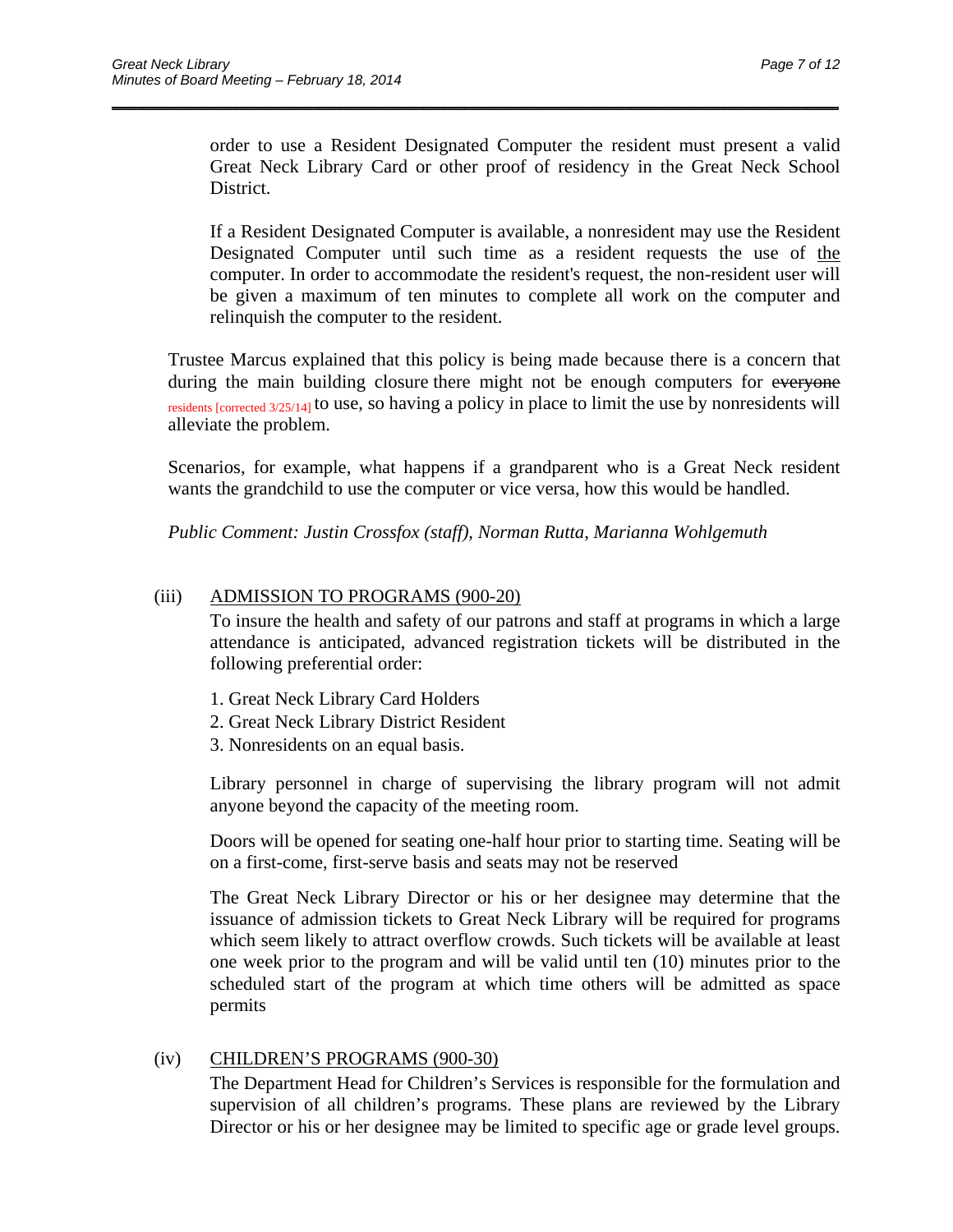Advanced tickets will be limited to Great Neck Library cardholders. If space permits, Great Neck Library District residents will be admitted next, and finally, non-residents. Any attendee creating a disturbance will be asked to leave the program.

The 900-20 and 900-30 policies were sent back to committee to work on conformity between the two policies. Policy requires input from the departments that these policies impact.

\_\_\_\_\_\_\_\_\_\_\_\_\_\_\_\_\_\_\_\_\_\_\_\_\_\_\_\_\_\_\_\_\_\_\_\_\_\_\_\_\_\_\_\_\_\_\_\_\_\_\_\_\_\_\_\_\_\_\_\_\_\_\_\_\_\_\_\_\_\_

## **Building Advisory Relocation Committee Interim Report**

**Upon motion by Varda Solomon and seconded by Michael Fuller-, and after discussion, it was,** 

 **RESOLVED,** that the Great Neck Library Board of Trustees accept the Building Advisory Committee Relocation Interim Report dated February 13, 2014, as presented. [Report attached]

Trustee Solomon was asked by a member of the public to highlight the most salient points in the report which she said were the location of the administrative offices and support services, Levels and operational issues e.g. music programs.

Trustee Pizer had additional edits which she will give to Trustee Solomon.

*Public Comment: Marianna Wohlgemuth, Ralene Adler* 

**VOTE:** Yes – 6 (DiCamillo, Fuller, Marcus, Nina Esagoff, Pizer, Solomon) *MOTION CARRIED UNANIMOUSLY* 

### **Acceptance of Schematic Plans**

[This was the first agenda item to accommodate the Architects' schedule]

Architect Russ Davidson did a power point presentation of the schematic design that the Board would be voting on.

He first reviewed the layout of the lower level showing the location of the vestibule and area where strollers will be parked, the children's area which includes a program room, circulation and help desks and a bathroom. The diagonal stairs lead into a glass vestibule that leads to the Patio Garden. Technical Services was reconfigured and the History Room and stacks for overflow storage are moved to this level. A portion of the garage will be used for mechanical space. Levels will have a handicapped lift installed.

The main floor will have a new front entrance. The biggest change was the moving of Audio-Visual Room and leaving the stacks under the mezzanine In the previous design, AV was located under the mezzanine but after getting the input from staff, this was reconfigured. The Community Room is now oriented the long way to provide better sightlines. There is a one stall bathroom accessible from the Community Room. There is also storage located in this area. Reading rooms are located in the corners.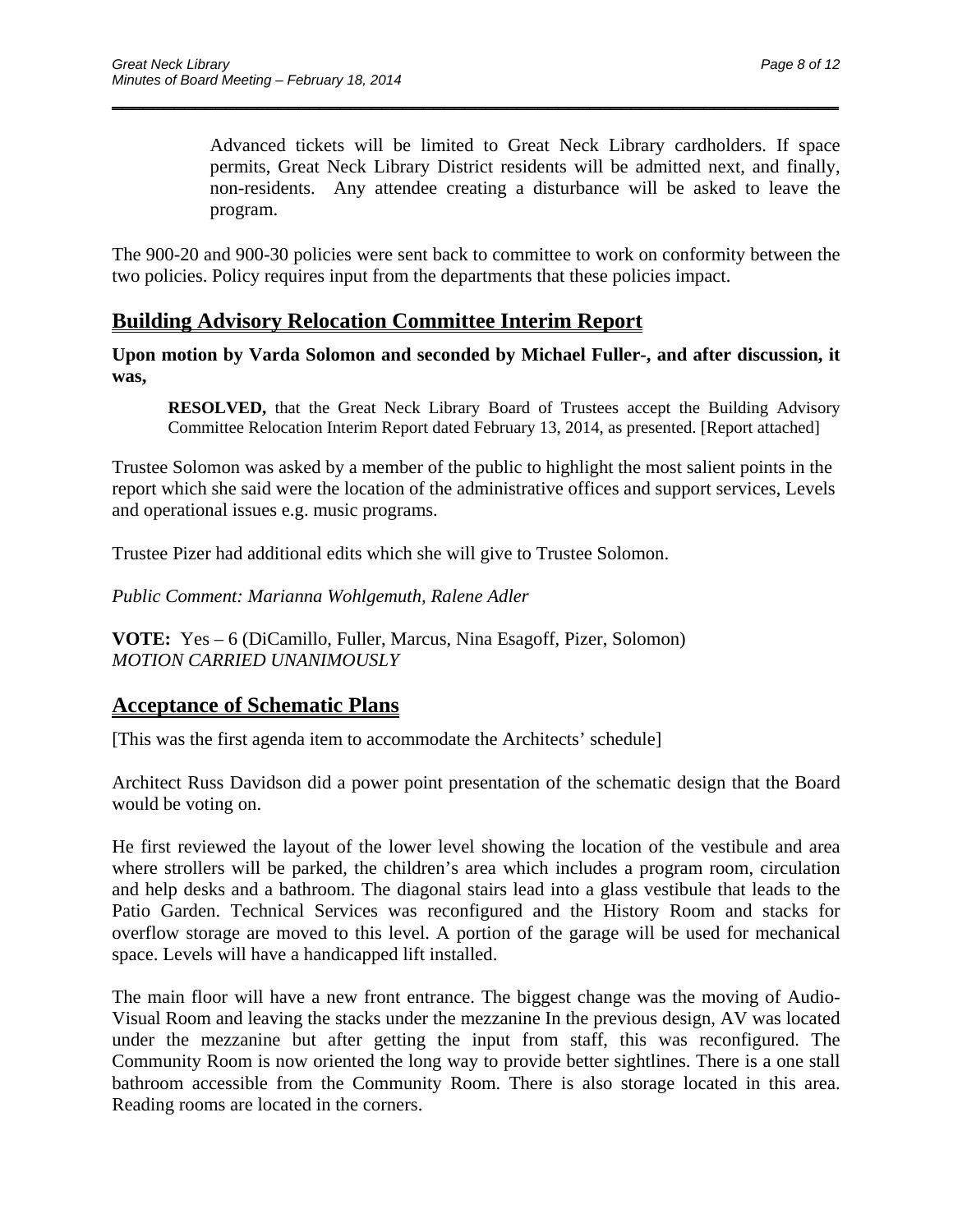On the mezzanine, there is an open reading area, administrative offices, conference room and staff room. One change in this area is that staff will not have to walk through one office to get to the other.

\_\_\_\_\_\_\_\_\_\_\_\_\_\_\_\_\_\_\_\_\_\_\_\_\_\_\_\_\_\_\_\_\_\_\_\_\_\_\_\_\_\_\_\_\_\_\_\_\_\_\_\_\_\_\_\_\_\_\_\_\_\_\_\_\_\_\_\_\_\_

The front entrance will have automatic sliding doors. The same type of doors will be explored for the lower level entrance for the children's area.

He then showed a 3-D sketch-up model without the roof of the new design.

Mr. Davidson explained that 15% of their design has been completed and the next stages are design development and construction documents followed by bidding. He does not expect the design he presented to change. More interviews will be done with staff for the outfitting of the space.

Two independent cost estimates were done and they came within 2% of each other. After the Board approves this schematic design tonight, design development will take another three months to complete, and the schedule is still on target for a November closure of the building.

Dominick Calgi, Project Manager, continued the presentation by stating that the construction cost with the design contingencies is estimated to be \$10.2 million. Allowance for escalation is bumped up 1½% putting the total construction costs to\$10.9 million. Soft Costs amount to \$1.2 million bringing the total for the project to \$12.4 million.

A member of the public commended the architect for the beautiful design and wondered that since the public approved a bond for \$10.4 million if any portion of the design was optional or deferrable and if a windfall happens and then could be finished later. This triggered a discussion.

Mr. Davidson said this was not the time and place for this discussion but stated that the only additional costs that were added were for asbestos and work in Levels. Two more independent estimates will be done before going to bid and to find ways to fund furniture. Mr. Davidson commented that KG&D will still be looking for places to cut, and he also expects the Board to look for additional funding.

Trustee Solomon asked if any of the funds for FF&E were deferrable.

Trustee Pizer stated that she planned on having a line item for things not currently in the \$10.4 million that will knock off the additional \$2 million; FF&E is not deferrable for her.

President DiCamillo – have assurances we can do cost cutting. The Library has some money in in reserve funds and looking at cost cuttings [corrected 3/25/14] fundraising and grants to offset the deficit.

*Public Comment: Norman Rutta, Ralene Adler, Marianna Wohlgemuth*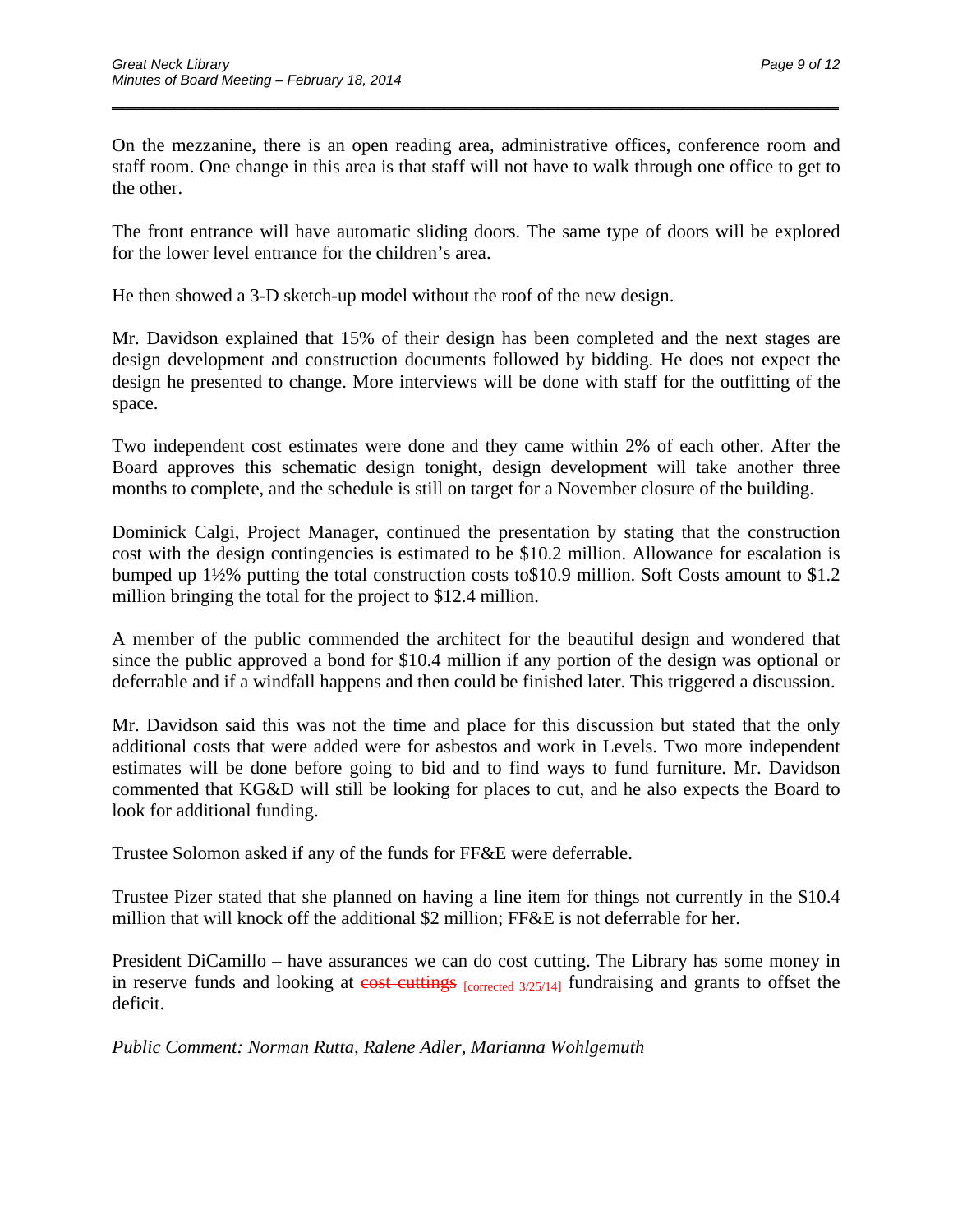#### **Upon motion by Mike Fuller and seconded by Josie Pizer and after discussion, it was,**

\_\_\_\_\_\_\_\_\_\_\_\_\_\_\_\_\_\_\_\_\_\_\_\_\_\_\_\_\_\_\_\_\_\_\_\_\_\_\_\_\_\_\_\_\_\_\_\_\_\_\_\_\_\_\_\_\_\_\_\_\_\_\_\_\_\_\_\_\_\_

 **RESOLVED,** that the Great Neck Library Board of Trustees accept the schematic plans by KG&D Architects as presented;

and further,

 I move that KG&D Architects be directed to continue with design development based on these plans for the renovation of the Great Neck Library Main Building.

**VOTE:** Yes – 6 (DiCamillo, Fuller, Marcus, Nina Esagoff, Pizer, Solomon) *MOTION CARRIED UNANIMOUSLY* 

### **Board Committee Assignments**

BRANCH Marietta DiCamillo, Francine Ferrante Krupski, Michael Fuller [Chair] , Varda Solomon

BAC: Marietta DiCamillo [Chair], Joel Marcus, Josie Pizer, Varda Solomon, Justin Crossfox, Christine Johnson, Laura Weir, Charlie Wohlgemuth, Neil Zitofaky, Ralene Adler, Mike Currie, Don Dillon, Allegra Goldberg, Leslie Kahn, Amy Levinson, Alice Merwin , Marianna Wohlgemuth

BAC OUTREACH: Joel Marcus, Josie Pizer [Chair] , Christine Johnson, Michael Currie, Amy Levinson, Marianna Wohlgemuth

BAC ELOCATION: Marietta DiCamillo, Francine Ferrante Krupski [Chair], Joel Marcus, Varda Solomon, Jonathan Aubrey, Janet Fine, Chris Johnson, Ethan Mann, Laura Weir, Neil Zitofsky, Ralene Adler, Charles Wohlgemuth, Marianna Wohlgemuth

DIRECTOR SEARCH

Marietta DiCamillo, Janet Nina Esagoff, Michael Fuller. Francine Ferrante Krupski [Chair), Joel Marcus, Josie Pizer, Varda Solomon, Nick Camastro, Sandy Garrison, Deidre Goode, Linda Burghardt, Amy Levinson

FINANCE Marietta DiCamillo, Michael Fuller, Joel Marcus, Josie Pizer [Chair]

FUNDRAISING

Marietta DiCamillo, Michael Fuller, Francine Ferrante Krupski, Laura Weir, Neil Zitofsky, Carol Frank, Norman Rutta, Mariana Wohlgemuth

LONG RANGE PLANNING Marietta DiCamillo, Janet Nina Esagoff (Chair), Francine Ferrante Krupski, Michael Fuller

NLS FUNDING

Marietta DiCamillo [Chair], Janet Nina Esagoff, Josie Pizer, Laura Weir, Neil Zitofsky, Marianna Wohlgemuth

**PERSONNEL** Marietta DiCamillo, Janet Nina Esagoff, Josie Pizer [Chair}, Varda Solomon

POLICY & BYLAWS

Marietta DiCamillo, Janet Nina Esagoff, Francine Ferrante Krupski, Joel Marcus [Chair]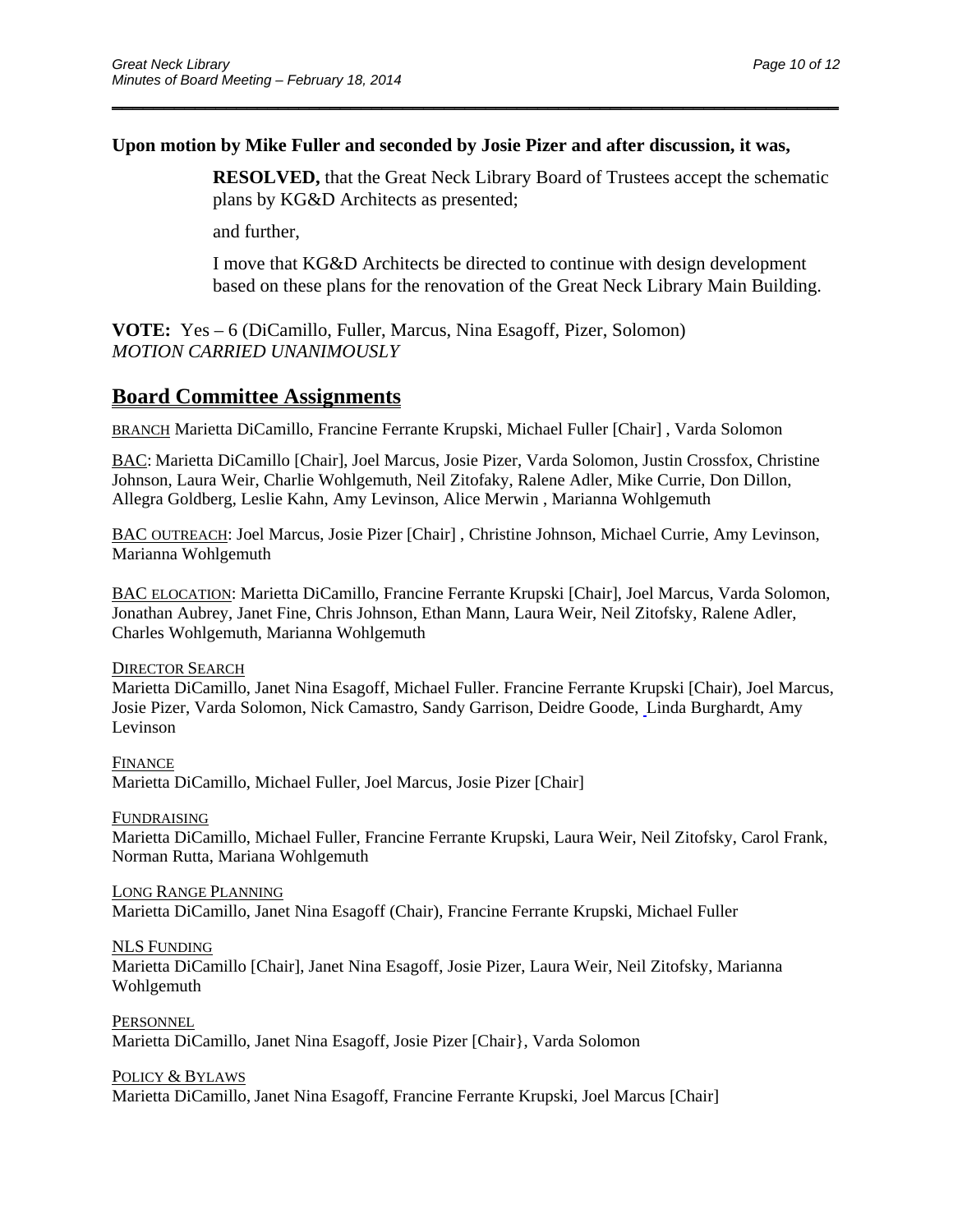## **Parkville Air Conditioning**

#### **Upon motion by Michael Fuller and seconded by Joel Marcus, and after discussion, it was,**

\_\_\_\_\_\_\_\_\_\_\_\_\_\_\_\_\_\_\_\_\_\_\_\_\_\_\_\_\_\_\_\_\_\_\_\_\_\_\_\_\_\_\_\_\_\_\_\_\_\_\_\_\_\_\_\_\_\_\_\_\_\_\_\_\_\_\_\_\_\_

 **RESOLVED,** that the Great Neck Library Board of Trustees retain the services of SavMor Mechanical Services, Inc. to repair the leaking air conditioning unit at the Parkville Branch at a cost not to exceed \$6,160 as per their proposal dated December 11, 2013. Such funds are to be taken from the Branch Services fund.

The Board wanted to know if there would be a warranty on the work. but there was no answer forthcoming. Trustee Solomon moved and Trustee Pizer seconded for the resolution on the table to be tabled. Trustee Solomon then moved to strike this motion and to amend the original motion on the table.

*Public Comment: Marianna Wohlgemuth* 

#### **Upon motion by Michael Fuller and seconded by Josie Pizer, and after discussion, it was,**

 **RESOLVED,** that the Great Neck Library Board of Trustees retain the services of SavMor Mechanical Services, Inc. to repair the leaking air conditioning unit at the Parkville Branch at a cost not to exceed \$6,160 as per their proposal dated December 11, 2013. This resolution is conditional upon the Board being presented with a guarantee commitment for services provided from SavMor. Such funds are to be taken from the Branch Services fund.

**VOTE:** Yes – 6 (DiCamillo, Fuller, Marcus, Nina Esagoff, Pizer, Solomon) *MOTION CARRIED UNANIMOUSLY* 

#### **Records Destruction**

**Upon motion by Janet Nina Esagoff and seconded by –Joel Marcus, and after discussion, it was,** 

 **RESOLVED,** that the Great Neck Library Board of Trustees authorize the destruction of records in the Director's Office as specified in the memo dated February 12, 2014, in accordance with Record Retention Policy 400-30:

**VOTE:** Yes – 6 (DiCamillo, Fuller, Marcus, Nina Esagoff, Pizer, Solomon) *MOTION CARRIED UNANIMOUSLY* 

#### **Excess Equipment**

**Upon motion by Janet Nina Esagoff and seconded by Joel Marcus-, and after discussion, it was,** 

 **RESOLVED,** that the Great Neck Library Board of Trustees declare the items listed on the schedule dated February 12, 2014, excessed and authorize the Interim Director to dispose of same in an appropriate manner.

**VOTE:** Yes – 6 (DiCamillo, Fuller, Marcus, Nina Esagoff, Pizer, Solomon) *MOTION CARRIED UNANIMOUSLY*